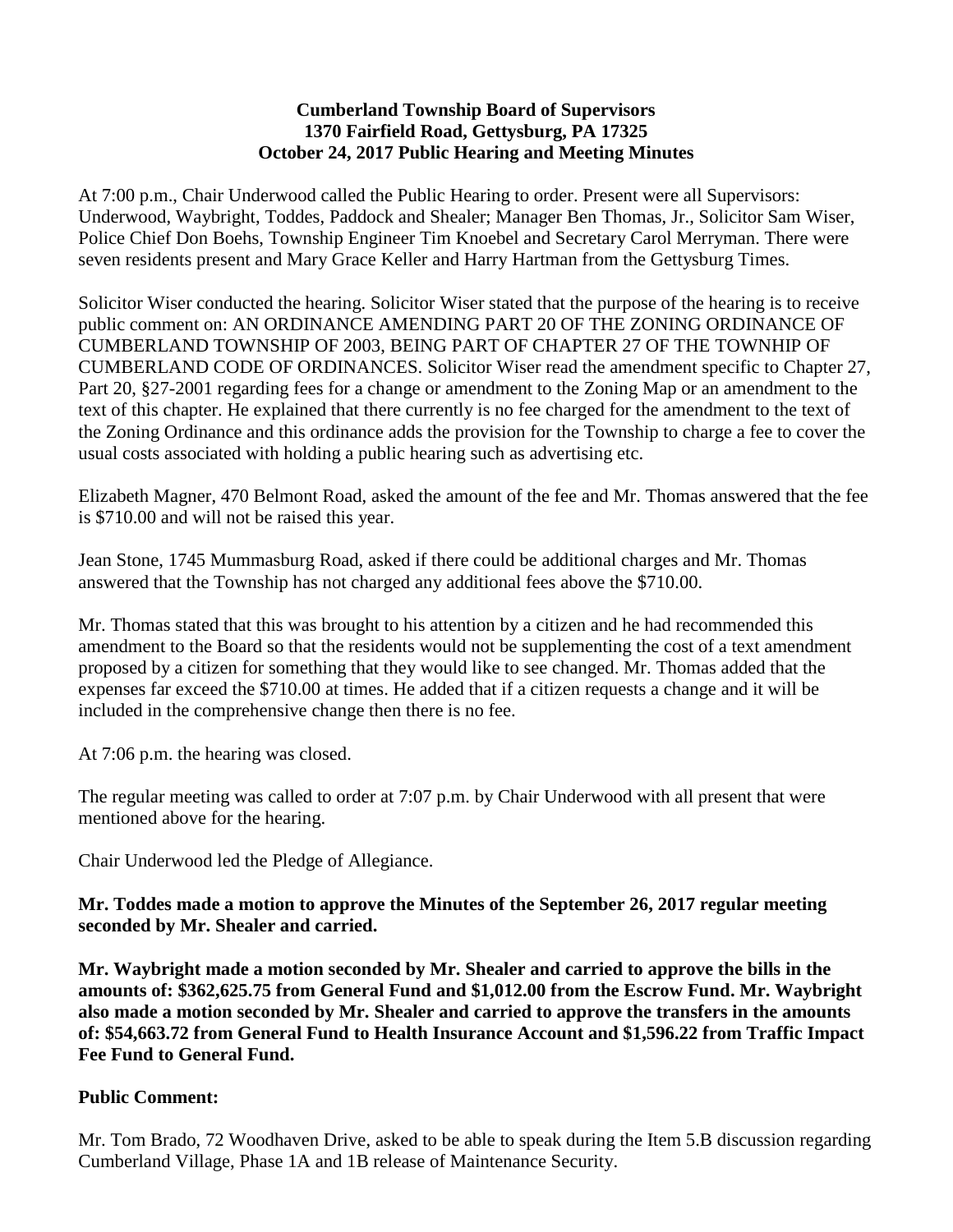Mr. Speros Marinos, 912 Baltimore Pike, stated that the Supervisors and public are invited to a plaque unveiling at the Barlow Fire Company on 11/13/17 at 11:00 a.m. memorializing the voting place of President Eisenhower and his wife, Mamie, while they resided in Cumberland Township. Mr. Marinos also stated that he felt that it is unfair for all of the residents to pay for the maintenance and upkeep of roads that are located in developments and are almost solely used by those people who live in the developments. Mr. Marinos also stated that he is looking forward to the completion of the Comprehensive Plan and ensuing zoning update.

Mr. Lee Zimmerman of Waste Connections introduced himself and stated that he was present to answer any questions in regards to the Waste / Recycling Collection Contract Bidding.

Elizabeth Magner, 470 Belmont Road, thanked the road crew for the excellent job that they did cleaning up after a storm that we had earlier in the month.

# **Engineer/Plans:**

Mr. Tim Knoebel updated the Board on the dedication of Kestrel Drive in Phase 1C in Cumberland Village. Mr. Knoebel stated that the technical aspects have been completed. Solicitor Wiser reported that the developer has provided the Title Insurance policy, Deed of Dedication and Maintenance Bond. He added that the last thing needed would be to ascertain the amount the Township would have received in Liquid Fuels money had this dedication occurred before PennDOT's cut-off time and this amount is to be paid by the developer this year. Solicitor Wiser added that there was not a date on the Maintenance Bond and that would be the date the Township takes action and accepts the Deed of Dedication. Mr. Thomas added that the Township wants the responsibility for the maintenance of the curbs to be spelled out in the Developer's Agreement. **Mr. Shealer made a motion seconded by Mr. Toddes and carried to ask the Manager and Roadmaster to compute the amount of Liquid Fuels money that would have been received by the Township for Kestrel Drive and that amount be entered into an agreement with the developer.** 

Mr. Knoebel also reported that the next item is concerning Phase 1A and 1B of Cumberland Village and the release of Maintenance Security. He stated that everything had been completed on their punch list with the exception of one thing, but he received a packet of information today from the Homeowner's Association, has not had time to review it and is still working on it. Mr. Knoebel added that he will hold a meeting with the developer and it is his goal to make sure that this is taken care of. Mr. Brado stated that the damage to his curb gutter was done by the builder, Summit Homes. He added that it has been patched several times and the crack reappears in the spring. Mr. Brado asked that the homeowners be included in the meetings with the Township and developer and he is sure that this can be worked out.

## **Police Report:**

Police Chief Don Boehs presented a written and oral report of police activities for the month of September, 2017 including: 431 complaints - Psych/suicide-4, Disturbances-5, Assault/Harassment-4, Domestics-11, Criminal Mischief-0, Suspicious Activity-13, Thefts-1, Alarms-16 Medical Emergency-9, 911 Hang Up-3, Sexual assault-1, Burglary-0, Fraud-1, Wanted Person-2, Reported Drug Activity-0, Welfare checks-14, Shots Fired-0, Follow-up Investigation-40; 74 traffic stops, 81 combined arrests, 8 traffic accidents, 31 targeted enforcements and 8,478 patrol miles. He added that they assisted other agencies ten times, they were assisted three and the assists to Pa. State Police were in Straban and Mt. Joy Townships. Police Chief Boehs reported that they had 82 walk-in complaints.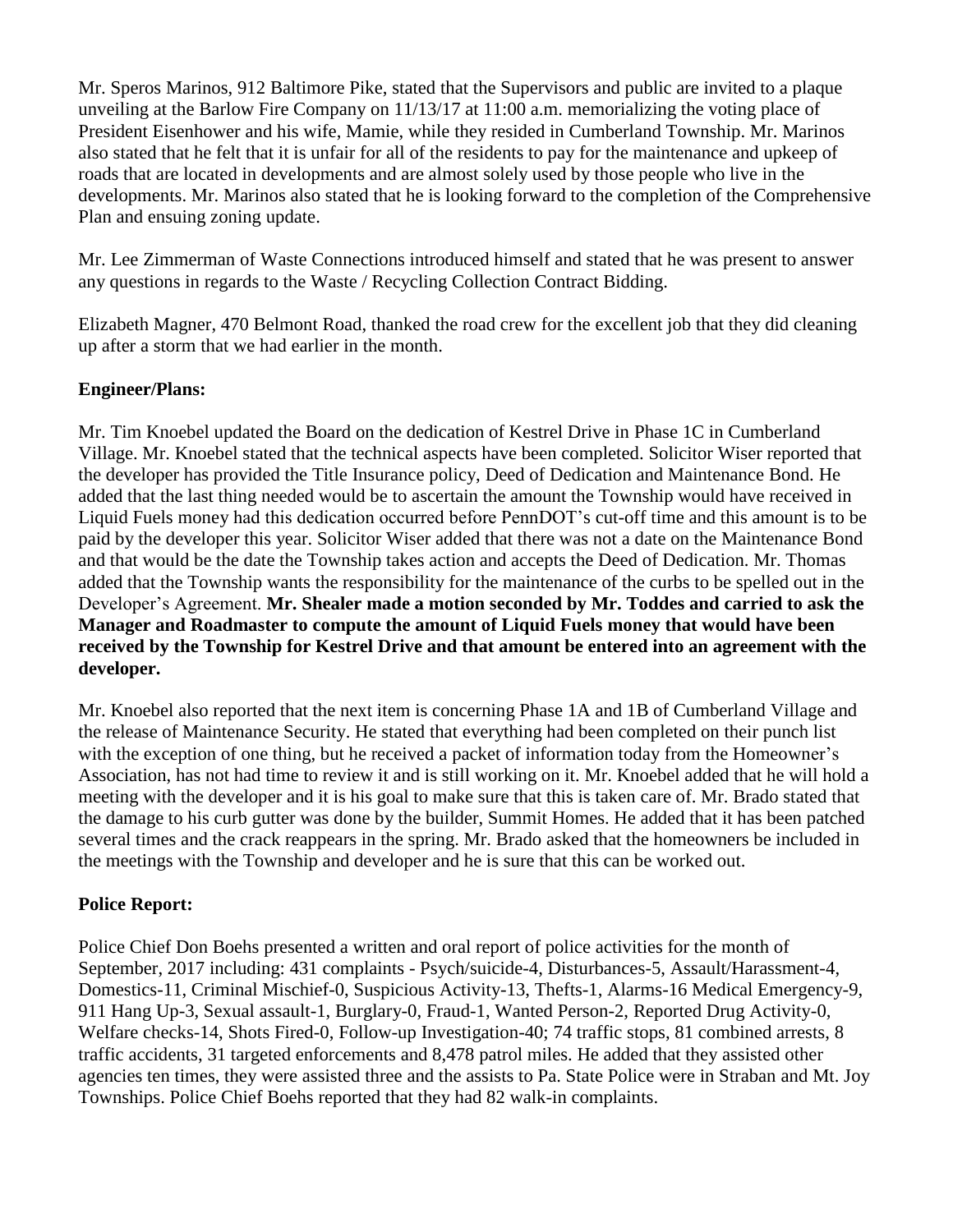## **Active Business:**

Mr. Thomas reported that the lowest responsible bidder for the  $1/1/2018$  through  $3/31/2021$  Waste / Recycling Collection Contract Bidding appears to be Waste Connections of Pa. He added that there were two options; #1 which includes weekly trash collection, bi-weekly recycling and large-item pick-up (what the residents currently have) and #2 which includes the same trash, recycling and large-item pick-ups, but also includes a quarterly electronic recycling event. Mr. Thomas reported that the yearly cost for Option #1 is \$179.40 or \$44.85 quarterly and the yearly cost for Option #2 is \$188.16 or \$47.04 quarterly. There is also a per bag option of \$3.75 per bag for either option. Solicitor Wiser stated that he has reviewed the bid and it is legally sufficient. **Mr. Toddes made a motion to authorize the issuance of a "Notice of Intent to Award" the Waste Contract, selecting Option #2, to the lowest apparent bidder; Waste Connections of Pa. The motion was seconded by Mr. Shealer and carried.** The Board thanked Adams County for their administration of the Waste Contract Bidding and stated that it is a huge benefit to the residents of the county.

Mr. Thomas reported that the Board heard a presentation from Charles Friedlander, the Township's Actuary, at their workshop on Thursday regarding recommendations that he has for two of the assumptions that he uses to prepare the Actuarial Valuations for the Minimum Municipal Obligations. **Mr. Paddock made a motion seconded by Mr. Waybright and carried to authorize the Actuary to change the mortality rate from 2000 to the new figures for 2014 and leave the interest rate at 7% for the 2018 Minimum Municipal Obligation calculation.**

Mr. Thomas reported that Item E is being removed from the agenda subject to further review.

Mr. Thomas reported that Adams County Office of Planning and Development will be handling the Local Update of Census Addresses (LUCA) for the Township and they have been sending new addresses to the Census Bureau from time to time since the last census. He added that this is a great partnership with the County and he thanked them for that. Mr. Thomas stated that the Township will be working to get the word out to the residents of how important it is for them to cooperate with the Census Bureau.

Mr. Thomas also mentioned the plaque unveiling at the Barlow Fire Hall memorializing the voting place of President and Mrs. Eisenhower while they were living in the Township, at the Fire Hall, on November 13, 2017 at 11:00 a.m.

Mr. Thomas reported that the Finance Committee met and recommended approval of the following purchases for the Road Department as budgeted: Impact Wrench - \$260.00, 4 Point Lifting Cable - \$900.00, Tires for Bobcat - \$1,450.00 and Tires for Truck #10 - \$1,600.00. Purchases for Administration including: Maxon 5 Drawer Lateral File - \$678.00 and Maxon Panel System - \$4,719.48. These items will be used to re-invent the front office for additional staffing. He added that the prices include delivery and set-up. **Mr. Waybright made a motion to approve the purchase of the items, as stated and as recommended by the Finance Committee. The motion was seconded by Mr. Toddes and carried.**

**Solicitor:** Solicitor Wiser stated that a Public Hearing was held at 7:00 p.m. this evening on an amendment to the fee for citizen's text amendments. He stated that the Board has received comments from the public and from the staff and the Board can now take action, if so inclined. **Mr. Waybright made a motion to adopt an Ordinance 2017-171 amending Chapter 27, Part 20 §Section 27–2001 subsection 4 seconded by Mr. Paddock and carried.**

Solicitor Wiser also reported that he has prepared amendments to the Special Events Ordinance, Chapter 13, of the Code of Ordinances of Cumberland Township, specifically Part 2. He added that the amendment reduces the minimum participants or spectators from 500 to 100 and amends the insurance section based on the 100 participants to be consistent. There was a lengthy discussion regarding the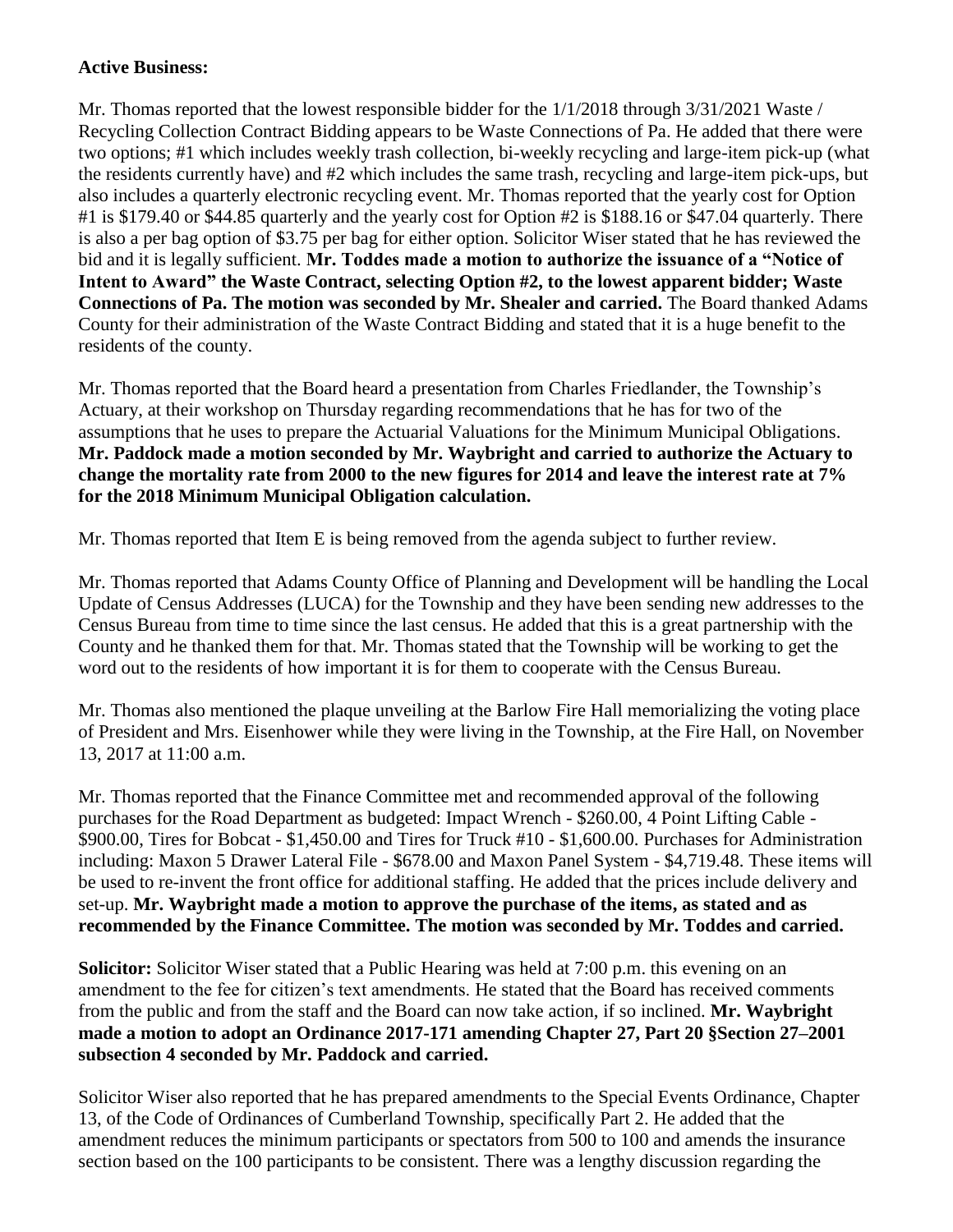## amendments to the ordinance. **Mr. Toddes made a motion to adopt Ordinance 2017-172 amending the Special Events Ordinance seconded by Mr. Shealer and carried.**

Lastly, Solicitor Wiser stated that the Board had talked about revising the Recreation Fee Ordinance to reflect two changes to the Municipalities Planning Code providing the Township with more flexibility and that amended ordinance has been drafted. He added that this should be reviewed and will be placed on next month's agenda.

# **Committee Reports and comments from Board Members:**

**Highwa**y – Mr. Waybright read the Highway Report; all 2017 road improvements and stormwater piping projects have been completed, the line painting should be done in the next week or so and the sale of the 1990 International Dump Truck brought \$7,450.00 through Municibid.

**Parks and Recreation** – Mr. Toddes reported that the new playground is being used and they will be working on the ball fields.

**CTA** – Mr. Shealer reported that the Fairfield Road project has been completed, unfortunately GMA had to cut through the new paving to make repairs. Mr. Waybright also reported that the hauling of the biosolids has been completed thanks to the good weather. The Board thanked Mr. Waybright for allowing the bio-solids to be applied on his farmland.

**COG** – Meets Thursday.

## **Public Safety, Finance, Building and Grounds, Personnel, Planning and Zoning, Economic Development and CT 411 – no reports**

Chair Underwood reported that the Township received a resignation letter from Lori Bridel for her position on the Zoning Hearing Board and a replacement will have to be appointed.

# **Staff Reports:**

**Manager –** Mr. Thomas reported:

- COG Legislative Forum on November 16, 2017 at 8:30 a.m.
- Adams County Association of Township Supervisors Annual Convention the same evening at the SAVES Fire Hall.
- Workshop items; presentations by Charles Friedlander, Cumberland Village Homeowners Association regarding curbing, Stanley Flaggs requesting a zoning change. No action was taken at the workshop.
- It is possible that neither he nor Mr. Toddes can attend the November meetings of the York Adams Tax Bureau (YATB) or Adams County Tax Collection Committee (ACTCC) so he asked for the Board's approval for Carroll Valley Mayor, Ron Harris, to be a proxy for the Township. **Mr. Paddock made a motion seconded by Mr. Waybright and carried to approve Mr. Ron Harris as a proxy for the Township at the November meetings of YATB and ACTCC, if needed.**

Mr. Thomas reported that on June 27, 2017 the Zoning Officer received a written property complaint for 1915 Herr's Ridge Road, the former Township Building. Mr. Thomas added that a letter was sent to the owner of record who was incarcerated in the Adams County Prison, with no response and it is the Township's understanding that the owner's assets have been frozen by the Court. Mr. Thomas read from the Township's Dangerous Structure Ordinance and recommended that the Board appoint the Zoning Officer, Township Manager, Chief of Police and a Board member to review this complaint as is required by the ordinance. Mr. Paddock and Mr. Shealer volunteered to be on the review team, as required. **Mr. Waybright made a motion seconded by Mr. Toddes and carried to form the review team including the Zoning Officer, Township Manager and Chief of Police.**